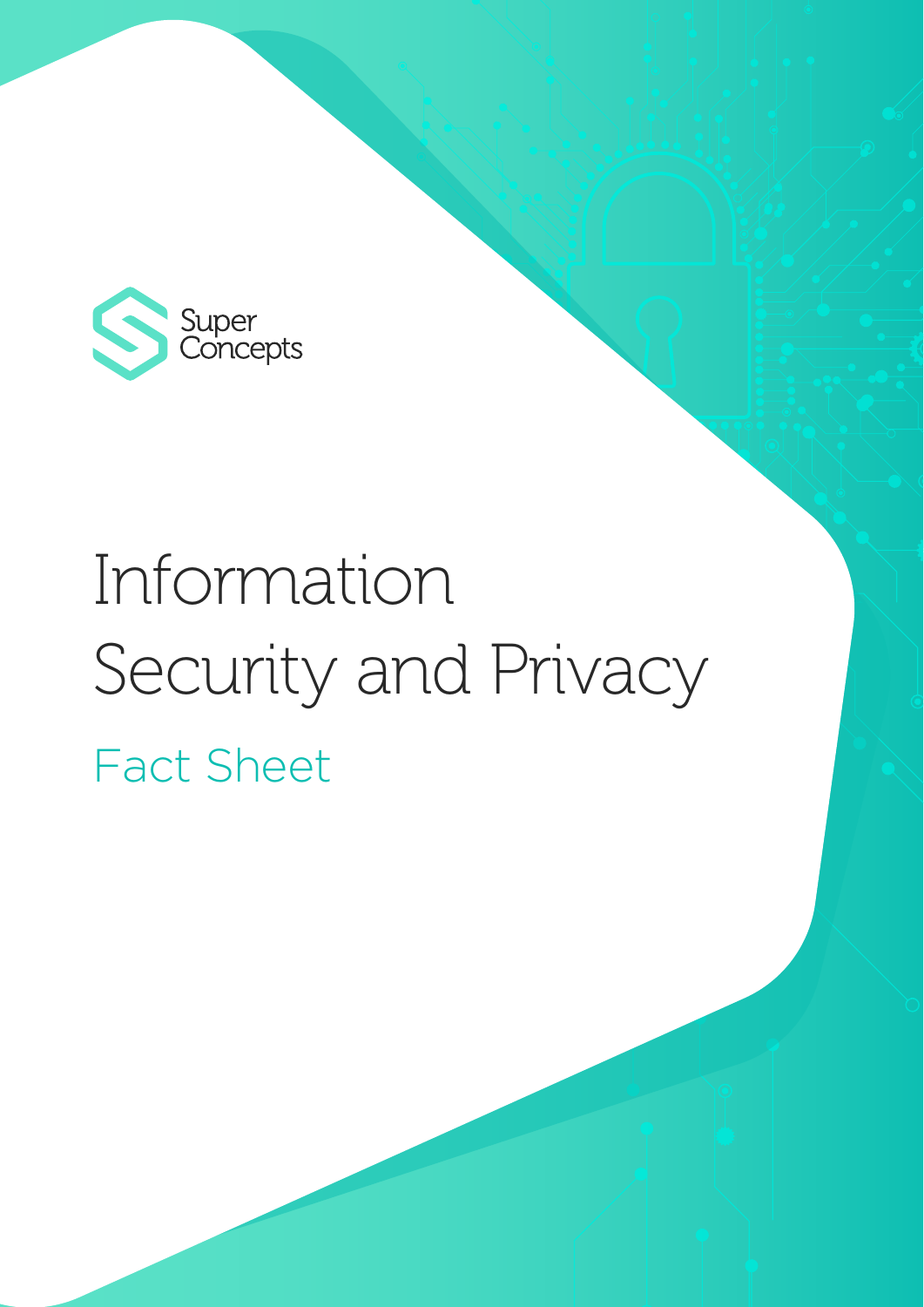

| 1 Information Security                 | 3 |
|----------------------------------------|---|
| 1.1 Security Controls Overview         | 3 |
| 1.2 ISO 27001 and SOCII certifications | 4 |
| 1.3 Privacy                            | 4 |
| 1.4 Third Party Security Assurance     | 4 |
| 1.5 Information Security Awareness     | 5 |
| 2 Data Handling and Management         | 5 |
| 2.1 Data Sovereignty                   | 5 |
| 2.2 Who has access to my data?         | 5 |
| 2.3 Data loss protection               | 6 |
| 3 System and Data Availability         | 6 |
| 3.1 System Resiliency                  | 6 |
| 3.2 Data Centre Resiliency             | 7 |
| 3.3 Network Resiliency                 |   |
| 3.4 Monitoring and Response            | 7 |
| 3.5 Our Operations Team                | 7 |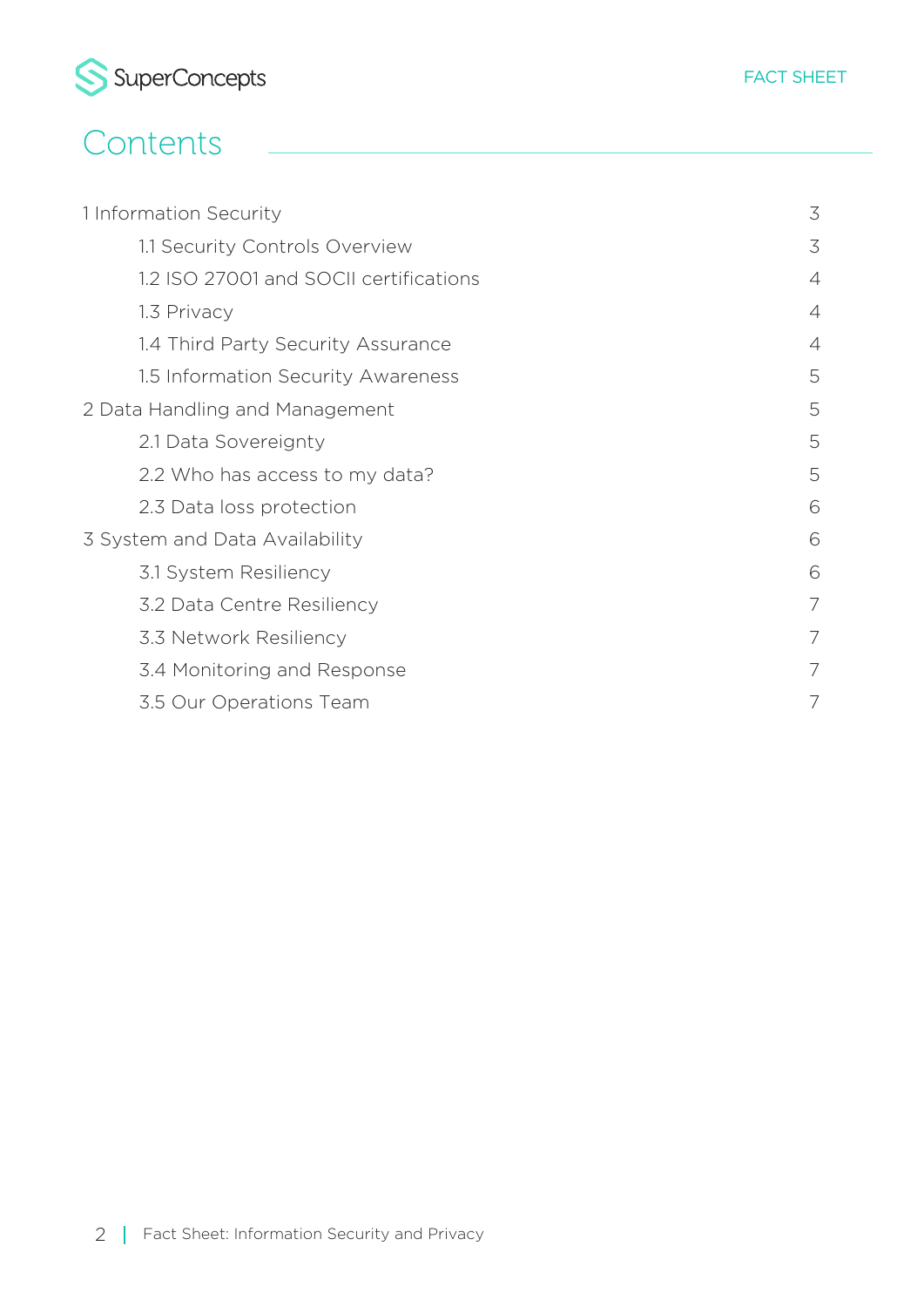

# **SuperConcepts**

# 1. Information Security

The three main objectives of information security are at SuperConcepts are;

- Confidentiality: Information must be accessible only to those authorised to view it;
- Integrity: Information must be accurate and complete to utilise it or make business decisions based on it;
- Availability: Information must be available when the business or client requires it.

At SuperConcepts we operate and manage our own IT Infrastructure on private servers in Australian Data Centres where it remains under our control. We do not outsource the management of our infrastructure or services to third parties, and we only use Public Cloud based facilities that retain information within Australia.

# 1.1 Security Controls Overview

SuperConcepts use an Information Security Management System as part of our ISO 27001 responsibilities which comprises of many Information Security controls to protect your data from unauthorised access.

On request we are happy to discuss these in more detail with you if you have specific queries around the controls.

- CREST certified Penetration Testing.
- Intrusion Detection and Prevention Systems
- Network segregation and Firewalling
- Staff security awareness training and education
- Encryption in transit and at rest of all confidential information.
- Data Loss prevention and protection
- System High Availability and Data Centre failover
- A defense in depth approach using multiple global vendor security solutions.
- Properly tested and audited disaster recovery
- Threat hunting and vulnerability monitoring and detection on all critical systems
- Least privilege access to all production systems.
- System monitoring, alerting and remediation on all system metrics 24/7

We are continually updating our security practices based on industry best practice and emerging threat knowledge. SuperConcepts participates in a number of industry events to help keep abreast of the latest trends, and we adjust our Information Security Objectives annually to stay ahead of threats and the latest tools and controls.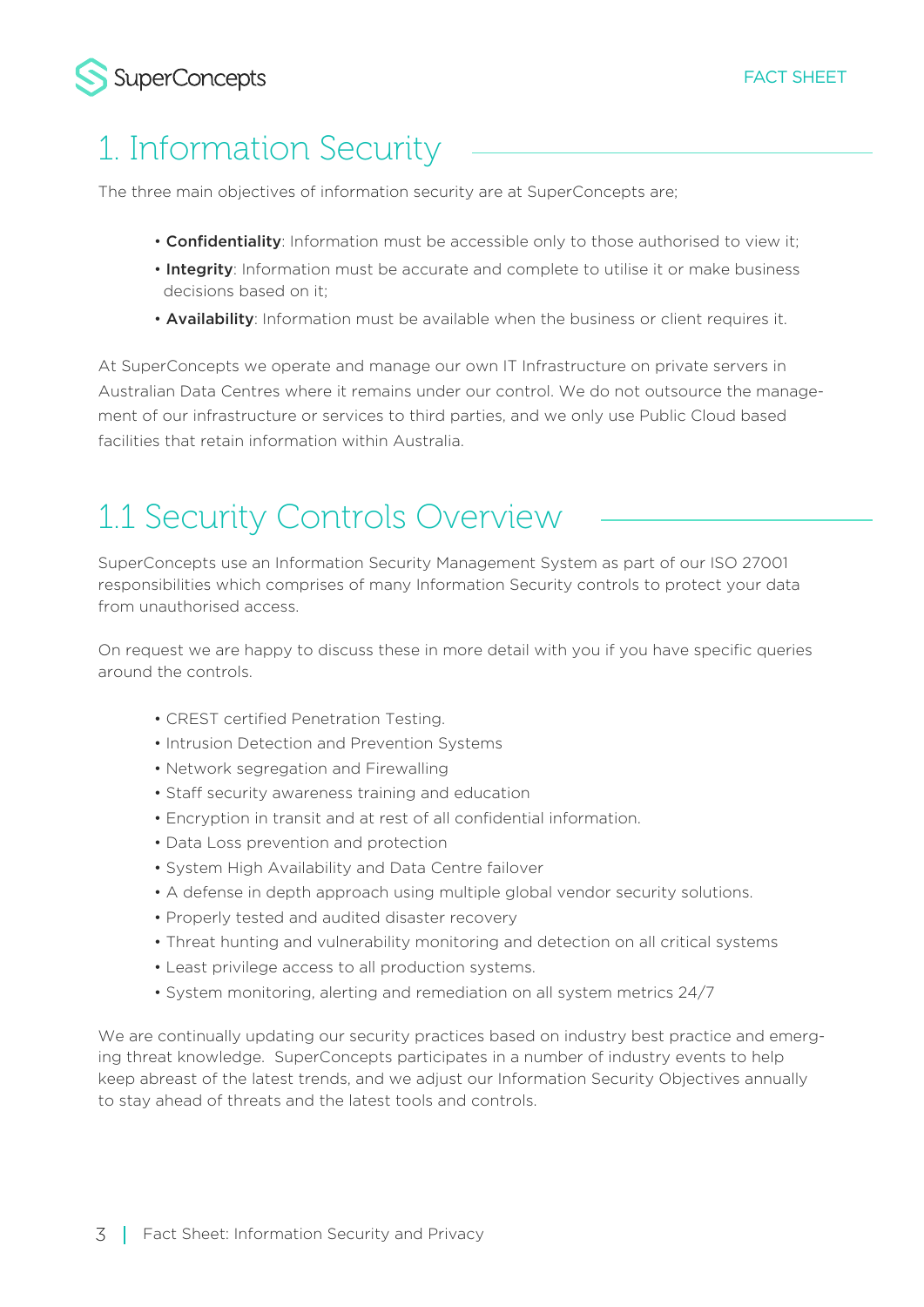

# 1.2 ISO 27001 and SOCII certifications

SuperConcepts has been awarded ISO 27001 certification – an international standard defining best practices on how companies should implement, maintain, and improve information security practices.

This accreditation applies to our SuperMate software environment as well as core information technology controls across the wider SuperConcepts. ISO 27001 is now mandated by the ATO to connect directly to their systems, something only a small number of providers have achieved in the Administration market.

SuperConcepts has been audited against the Trust Service Criteria defined by the American Institute of Certified Public Accountants, and now more widely adopted internationally. Our SOC 2 covers the SuperMate hosting environment including our data feed environment, testing the controls that underpin the security, availability and process integrity of our systems and data.

# 1.3 Privacy

We take the privacy of you and your client's information extremely seriously at SuperConcepts. We have several staff who are dedicated to the security and privacy of your information including:

- An IT and Security Manager responsible for our networks and infrastructure security
- A Risk and Compliance Manager responsible for our risk frameworks, regulatory compliance and
- An Operation Risk and Compliance Committee
- An Information Security Management Committee
- An Incident and Breach committee

Our Privacy Policy is available on the Internet and can be found here: https://www.superconcepts.com.au/container/privacy. The policy is based on the relevant provisions of the Privacy Act and the Australian Privacy Principles.

# 1.4 Third Party Security Assurance

Vendors in respect of the provision of IT services are managed via our Information Security Management System including annual audits of vendors and management of any remediation activities to uplift their security processes in-line with best practice.

SuperConcepts operates an ISMS committee that has oversight of vendor due diligence conducted for IT service providers and approves the risk rating applied for each vendor due diligence presented to the committee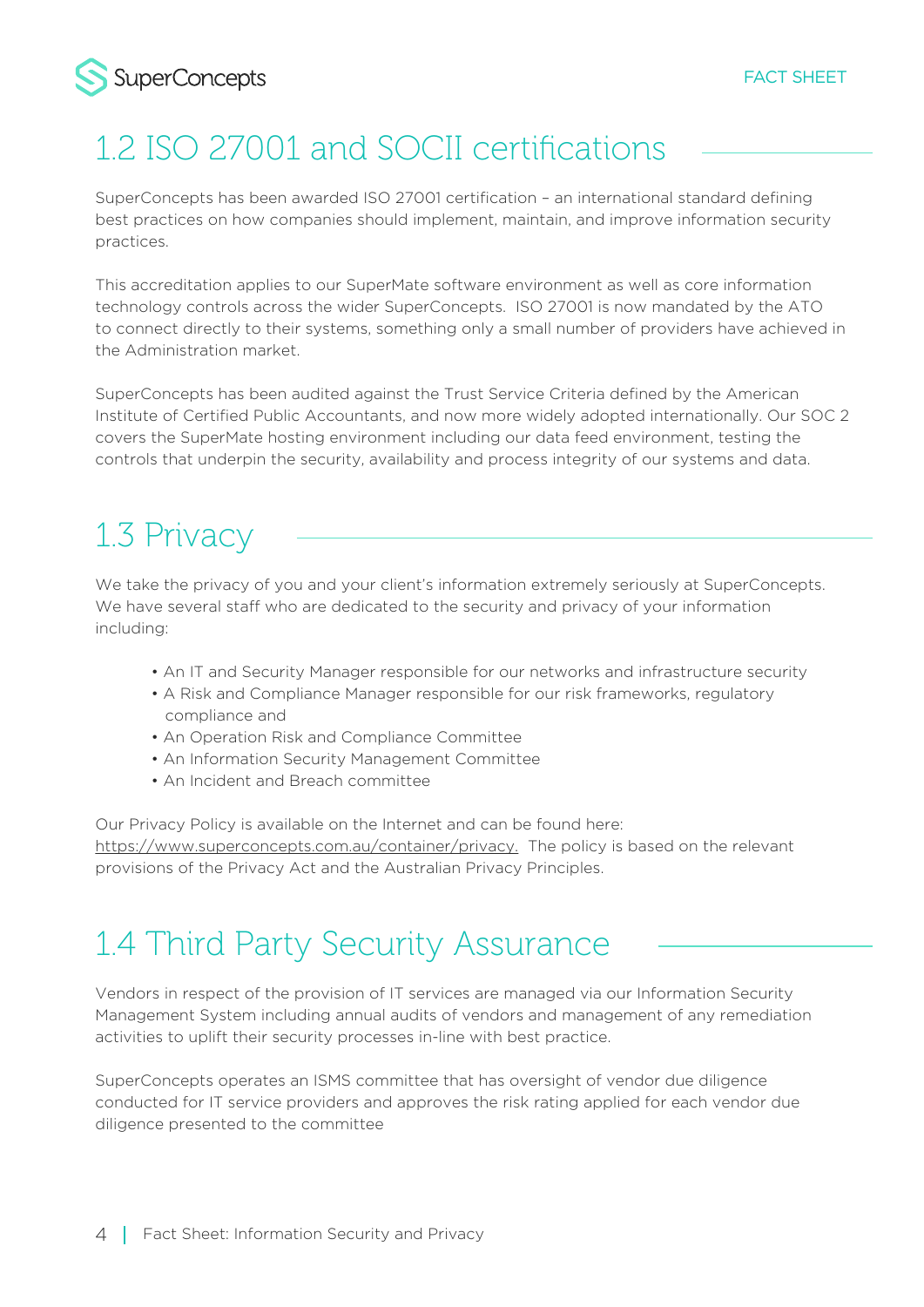

# 1.5 Information Security Awareness

SuperConcepts has various awareness activities aimed to educate staff and to make sure staff are informed on their responsibilities and obligations.

All staff reaccredited yearly on the following modules:

- Privacy and Data protection.
- Privacy and Information Security Awareness.
- Code of Conduct and consequence management
- Incident, issue, and Breach management.
- Preventing Financial Crime.
- Conflicts of Interest training.

On top of this various Phishing Simulation tests are carried out over the course of the year to test our staff's ability to spot and report malicious email.

# 2. Data Handling and Management

Your personal Information is one of your most important assets and at SuperConcepts we treat your data security as our most important Information Security objective.

# 2.1 Data Sovereignty

Your data is only ever stored on Australian shores and within SuperConcepts owned Infrastructure. Our Supermate software uses SuperConcepts owned and operated systems that are housed in the state of the art iSEEK data centre facilities in Sydney and Brisbane.

# 2.2 Who has access to my data?

SuperConcepts is the sole custodian of your data on you and your client's behalf. Only Super-Concepts staff and in some occasions contractors who have been through a rigorous background checking, contract and Non-Disclosure process have access to your personal information. We do not pass your data to 3rd party marketing or statistical analysis companies and we always know exactly where your data is. Whilst your data is stored by us, it is covered by our Privacy Policy which adheres to the Australian Privacy Principles.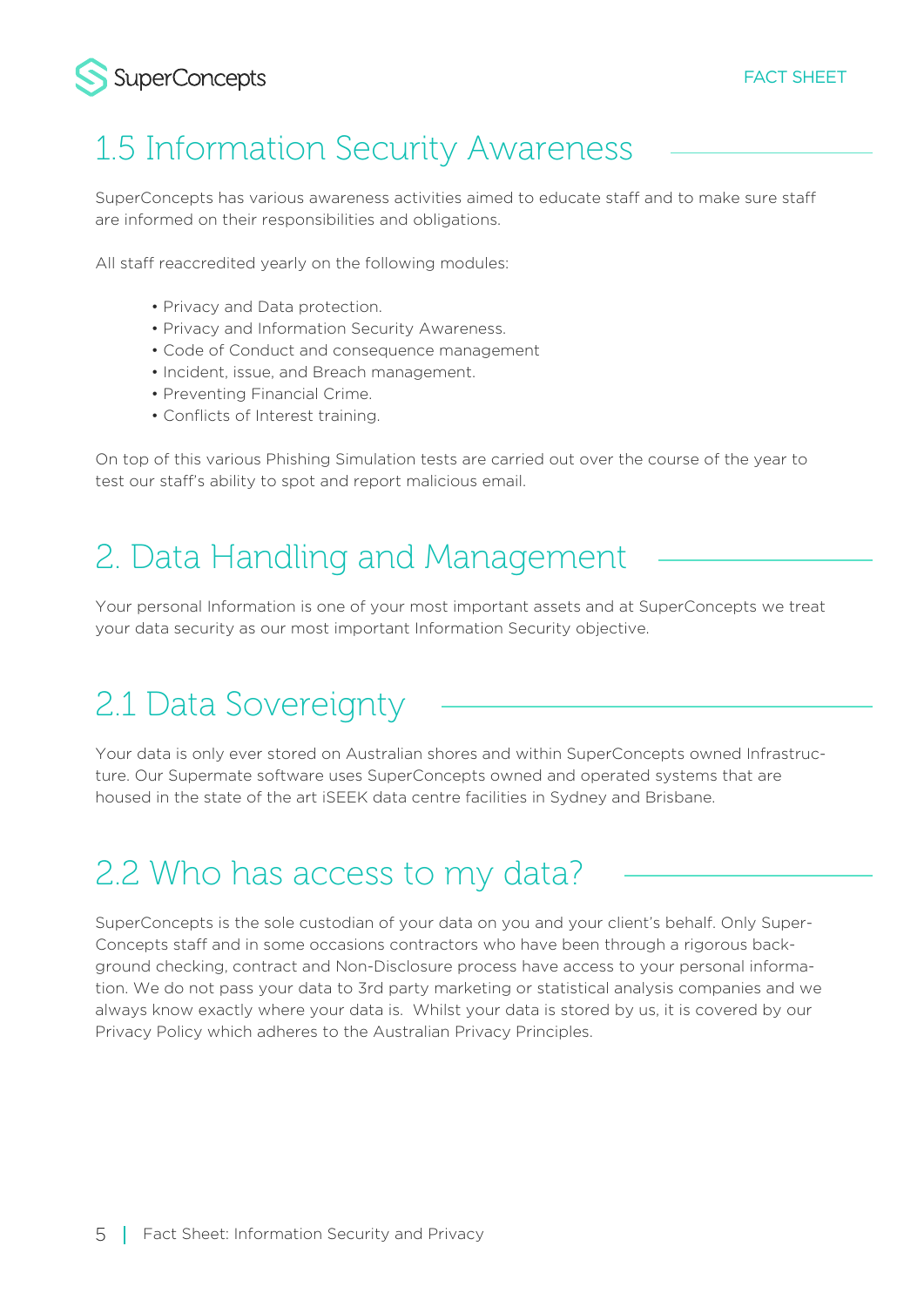

# 2.3 Data loss protection

SuperConcepts backs up all data to encrypted disk, SAN and tape systems on a nightly basis and has the ability to roll back to these backups quickly if required. Additionally, we take high availability snapshots of the data every two hours to facilitate a rapid on-site recovery if needed. These snapshots are stored locally within the primary Data Centre.For rapid Disaster Recovery, we replicate your data in near real-time between our two Data Centres, geographically separated (Brisbane and Sydney). We keep one local replication in the primary Data Centre to facilitate rapid recovery from hardware loss, and a remote replica in our secondary Data Centre to cover a loss of connectivity to the primary Data Centre.

We regularly test disaster recovery processes and the ability to recover your data in the event of a serious hardware or system failure.

Backups are encrypted to tape and stored in a secure storage facility and managed by Iron Mountain Pty Ltd. Iron Mountain specialise in the secure transport and storage of backup data. We do not store any backup data remotely on public Cloud systems.

# 3. System and Data Availability

Data must be available to both clients and to the business to properly function and make up to date business decisions based on it. To this length SuperConcepts has a layered system availability model that means your data will always be available to you when you need it.

# 3.1 System Resiliency

SuperConcepts uses a combination of technologies to provide the absolute best uptime on our server, switch and router systems.

 • Our state of the art SANs (storage area networks) can survive multiple disk failures and hardware failures within itself and continue to operate with no performance hit. We snap shot data locally on the SAN to allow rapid recovery or restore as required.

 • Dual network path servers provide redundancy against core switch failure and network card failure. The system has dual paths to the internet and internal networks and can continue to function if one fails.

 • SuperConcepts uses High availability firewalls at all locations. These provide protection against a core router failure with no downtime or performance degradation. They also support patching without interruption of traffic flow.

 • Virtual Server VMotion technology means in the case of a full server host failure our servers will move automatically to another available host instantly. This ensures little to no downtime for hardware failures.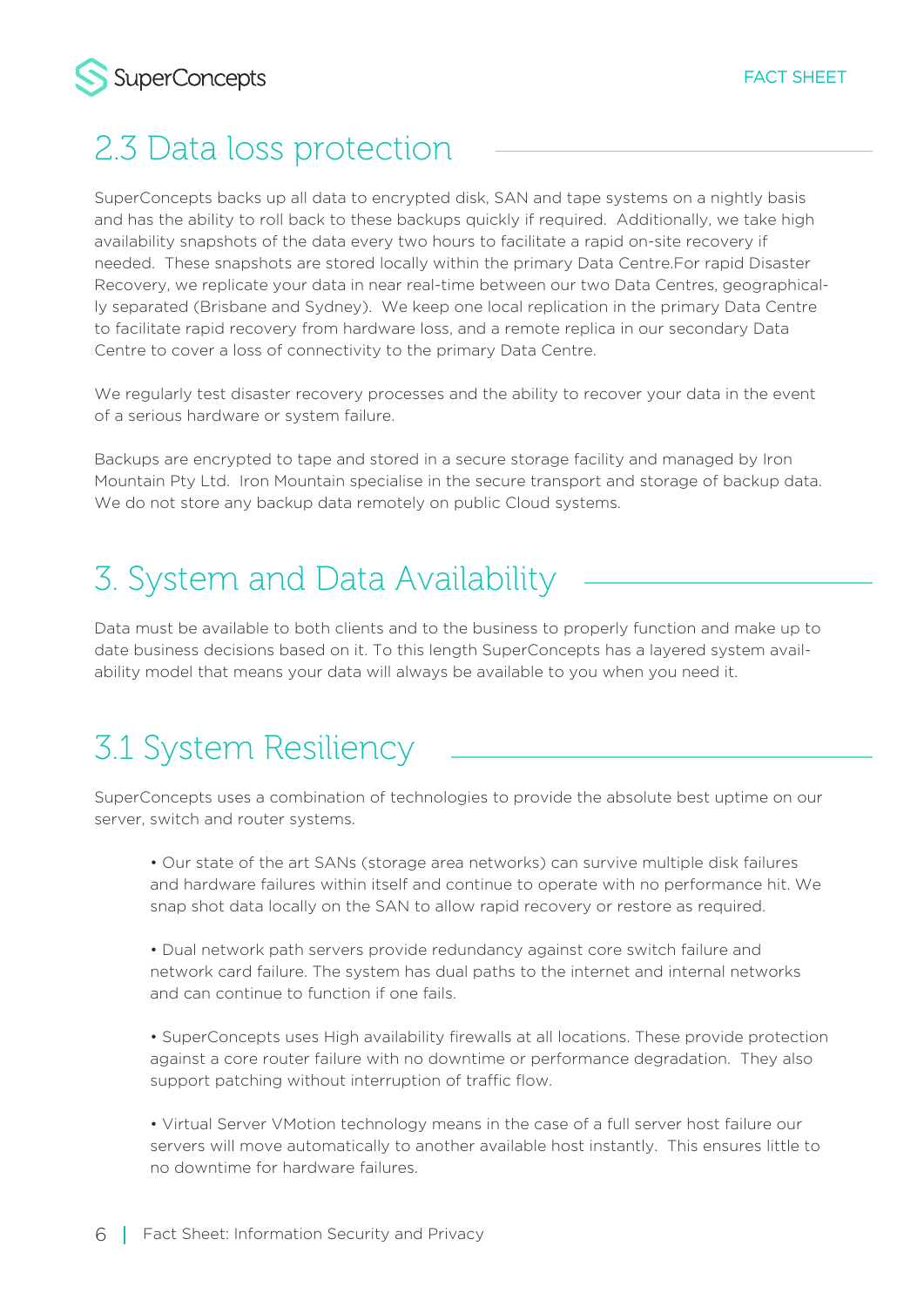

# 3.2 Data Centre Resiliency

The iSEEK data centres are state of the art hosting facilities which offer controlled video and guard monitored entry points, formal induction procedures and 24/7 environment monitoring amongst other benefits.

SuperConcepts uses these facilities in Sydney (Gore Hill) and in Brisbane (Brisbane Airport Precinct) and these data centres are connected for us by a private high-speed network link. This allows us to do critical data replication from one site to the other giving us resiliency in the case of a full data centre closure or disaster.

# 3.3 Network Resiliency

Our upstream provider iSEEK has a managed multi-path redundant network to the internet meaning that a core internet failure at any level can be rectified by moving to another providers link. iSeek supports routing traffic via multiple Tier 1 telecommunications providers.

# 3.4 Monitoring and Response

SuperConcepts uses multiple monitoring systems to monitor system metrics, uptime and performance on all our systems. Alarms are triggered and available visibly via a monitoring dashboard, delivered by email to the network ops team and for critical issues via SMS to our senior engineers. Alarms are triggered if a metric falls outside the baseline set for it or if it becomes unavailable or degraded in any way.

In addition to core system monitoring we also do security incident and event monitoring and threat hunting on all systems within our networks.

SuperConcepts continually monitors the load on our servers and takes proactive actions to ensure our operations are running efficiently.

# 3.5 Our Operations Team

SuperConcepts has a dedicated IT Security and Operations team that is responsible for the operation of our systems and the security of your data. Our core staff include:

- A dedicated IT and Security Manager with complete oversight and responsibility for IT Management
- A dedicated Operations Team who monitor and manage our systems
- A Network Administration Team who build and maintain our network and hosting facilities
- A dedicated Support Team who are the primary point of contact for our clients
- An internal Support Programming team who focus on rectification of issues as they arise